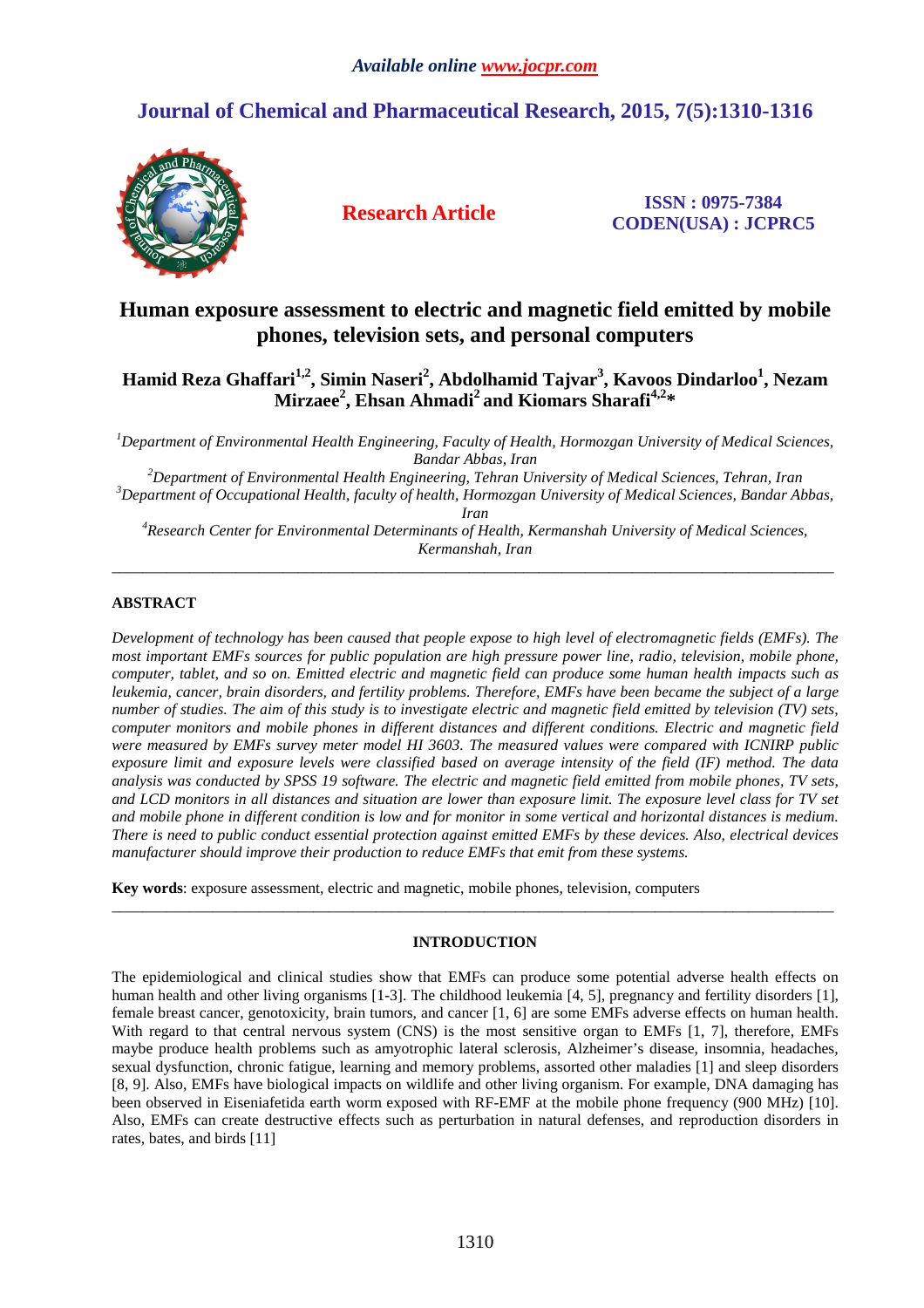The extensive development and wide use of new technologies for lifestyle improvement and work efficiency enhancement have increased exposure to manmade electromagnetic fields (EMFs) during two recent decades [12- 16]. The main artificial sources of the electromagnetic fields in environment are the wireless telecommunication technologies, electrical devices, home electronic appliances, electrical distribution network, electric power systems, and power lines [1, 4, 6]. In home and office EMFs mostly emit by electronic media such as mobile phone, television set, tablet, laptop, and personal computers. These devices are unavoidable part of today life and over the past two decades there has been a dramatic increase in using them [17-19]. For example, studies indicate that mobile phone application by world's population changed from 12% in 1999 to about 76% in 2009 [20]. Also the mobile phone owner in United States (US) and United Kingdom (UK) are 91% and 94% adults respectively [21].And based on research were conducted in Austria, teenagers and adults watch TV about 156 and 151 min/day respectively [22].

*\_\_\_\_\_\_\_\_\_\_\_\_\_\_\_\_\_\_\_\_\_\_\_\_\_\_\_\_\_\_\_\_\_\_\_\_\_\_\_\_\_\_\_\_\_\_\_\_\_\_\_\_\_\_\_\_\_\_\_\_\_\_\_\_\_\_\_\_\_\_\_\_\_\_\_\_\_\_*

However, a major problem with these kinds of devices is potential harmful effects on human health [23]. One of the major agents of health impacts is emitted EMFs from this devices. Recently, researchers have shown an increased interest on studies about EMFs emitted by electrical home appliances and their impacts on human life. An examples of such studies are measurement of EMFs, and related disorders [24], health impact [25-27], and behavioral impacts [20, 22, 28], style and time of use [21, 29], and TV viewing and nutrition patterns [30]. So far, however, there has been little literature about exposure assessment of human to EMFs emitted from mobile phones, television sets, and computers. There is need to determine human exposure assessment to EMFs emitted from these devices. Because, exposure assessment is the most important step in guideline setting for EMFs, judgment about risk level of various devices, and recommendations about their using patterns.

This paper will focus on following topics because of major public health problems and likely risk from EMFs produced by phones, televisions, and desktop computers;

- 1)The measurement of EMF which are produced from phones, TV sets, and desktop computer
- 2)Public exposure assessment to EMF emitted with these devices
- 3)And comparison between measured levels of EMFs and national and international standards.

### **EXPERIMENTAL SECTION**

#### **EMF measurement and instrumentation**

EMFs were measured by EMFs survey meter model HI 3603. Before measurement of EMFs, background EMFs were recorded. The different methods and conditions of use of mobile phones, TV sets, and monitors result in different directions relative field, reflection, and focusing, so different scenarios were chosen for measurement of emitted EMFs by these devices as follows. Firstly, the electric and magnetic field were measured separately in different horizontal distance (30, 50, 80, 100, 150, 200, 250, and 300 cm) from TV set. Because of accounting the most dangerous situation due to EMFs released from TV sets, TV with size 32 inch and more than 32 inch were selected that are most conventional TV set for home use.

Secondly, one of the most popular LCD monitors which is used in Iran were selected and emitted EMFs by these devices measured in different vertical (40, 20, 0, -20, and -40 cm) and horizontal (10, 20, 40, 50, 70, 90, and 110 cm) distances. To measure the electric and magnetic fields at various horizontal distances, straight in front of the user's eye was selected and for measurement EMFs in vertical distances, in front of user's eye was considered as zero height.

Finally, for measurement of the EMFs emitted from mobile phone, the horizontal distance from phone and ringtone situation were considered as effective factors. The EMFs were measured in different horizontal distances (10, 25, and 50 cm) and three ringtone situations (ringing, silent and vibrating).

#### **Magnetic and electric field exposure classification**

Electric and magnetic field were classified based on method that introduced by Havas Magda [31]. In this classification method, magnetic and electric field exposure is divided into four categories and each category is indicated by three symbols including code, color and ordinal name. The first class is low exposure and is specified by code 1 and green color. Second, third, and fourth classes (medium, high, and very high exposure) are indicated by codes 2, 3, and 4 and colors amber, red and black. This classification is dependent not only on electric and magnetic field level, but also on health impacts that are produced by them. For magnetic field, the magnetic flux density below 2, 2-10, 10-30, and more than 30 mG belong to low, medium, high and very high exposure classes, respectively. These levels were selected based on four more important health impacts that can be produced by exposure to magnetic field. The selection of four magnetic exposure levels from low to high are due to childhood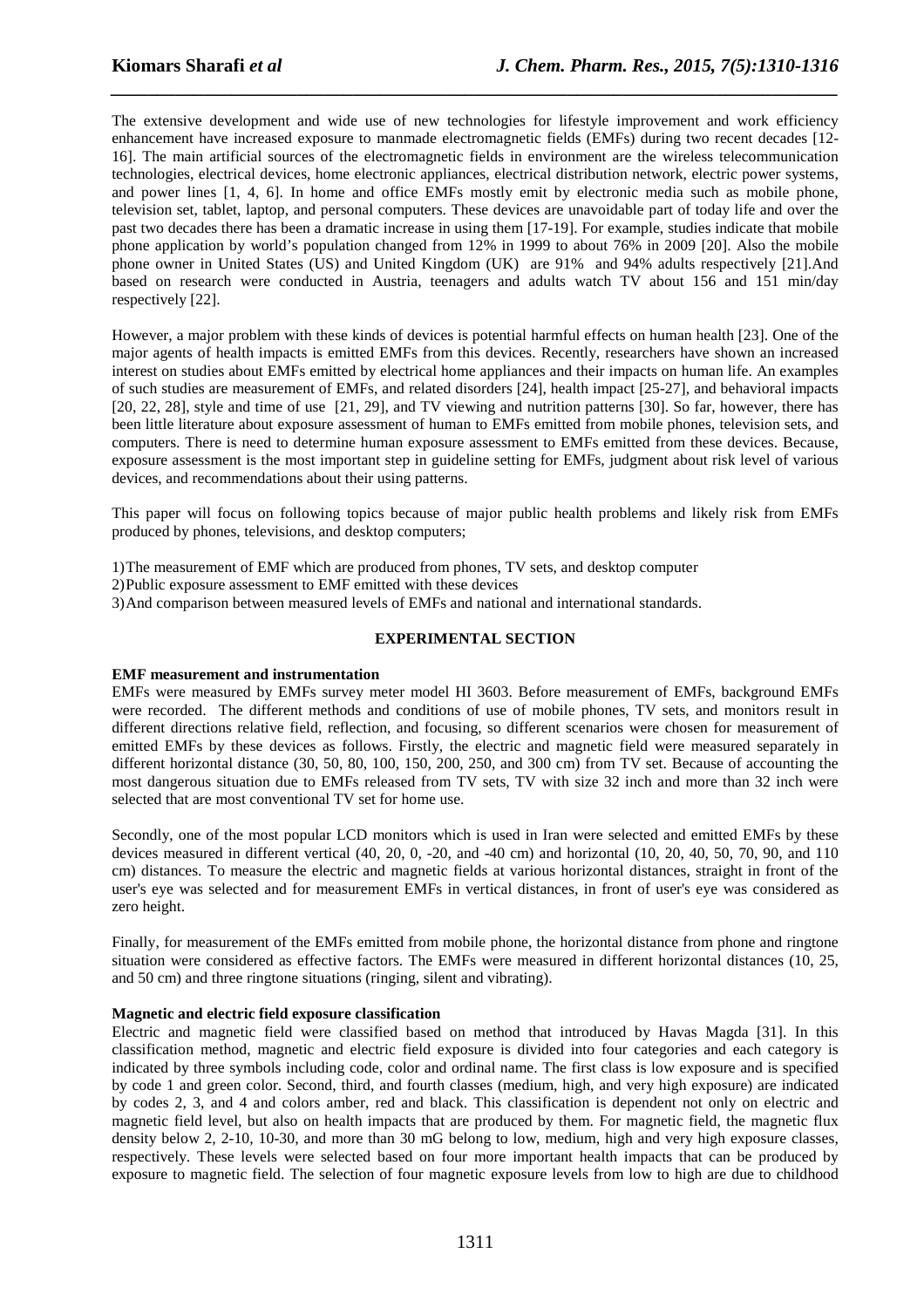cancer, human breast cancer, spontaneous abortions and chromosomal aberrations respectively. The selected levels for electric field exposure categories are based on same logic as magnetic field exposure categories. These levels are below 5, 5-10, 10-30, and more than 30 v/m for low, medium, high and very high electric exposure levels, respectively. A health impacts related to the upper limits of the these ranges that were considered for selection base are starting biological impacts at electric field 5 v/m, calcium flux in chick brain at electric field 10 v/m, and increased risk of developing leukemia at electric field more than 30 v/m.

*\_\_\_\_\_\_\_\_\_\_\_\_\_\_\_\_\_\_\_\_\_\_\_\_\_\_\_\_\_\_\_\_\_\_\_\_\_\_\_\_\_\_\_\_\_\_\_\_\_\_\_\_\_\_\_\_\_\_\_\_\_\_\_\_\_\_\_\_\_\_\_\_\_\_\_\_\_\_*

#### **Statistical analyses**

In this research for statistical analyses was used SPSS software (version-16). The Kruskal–Wallis analysis was used for comparison average of electric and magnetic fields at different vertical and horizontal distances and different ringtone situations ( $P = 0.05$ ).

#### **RESULTS AND DISCUSSION**

#### **TV sets**

The results of electric and magnetic field emitted by TV sets were presented in figures 1 and 2. as shown in figure 2 The electric and magnetic fields exposure levels in all distances fall in to low class with code 1 and green color, but it is not means that condition is safe for public exposure and for more precise judgment we should consider determined exposure limits by regulatory national and international organization. Based on manufacturer information, TV set has frequency between 50 to 100 Hz. International Commission on Non-Ionizing Radiation Protection (ICNIRP) was defined 2.5-4 kv/m (based on frequency) and 200 mG as exposure limits to magnetic and electric field, respectively. Based on ICNIRP exposure limit which were defined for public exposure to electric and magnetic field, electric field and magnetic field in all distances are lower than permissible limit. TheKruskal–Wallis analysis results show that there is significant difference between average of electric and magnetic field at different vertical and horizontal distances ( $P < 0.05$ ).



**Figure 1: magnetic and electric field level emitted by TV in different horizontal distance** 



**Figure 2: electric and magnetic exposure classification emitted by TV sets in different horizontal distances (numbers at right of figure)** 

#### **LCD monitors**

As shown in figure 3, electric and magnetic field decrease as horizontal distances from LCD moitor increase. TheKruskal–Wallisanalysis results show that there is significant difference between average of electric and magnetic field at different vertical and horizontal distances (P< 0.05). The measured electric and magnetic field in different vertical distances were presented in figure 4. The highest electric and magnetic field level relate to 0 distances.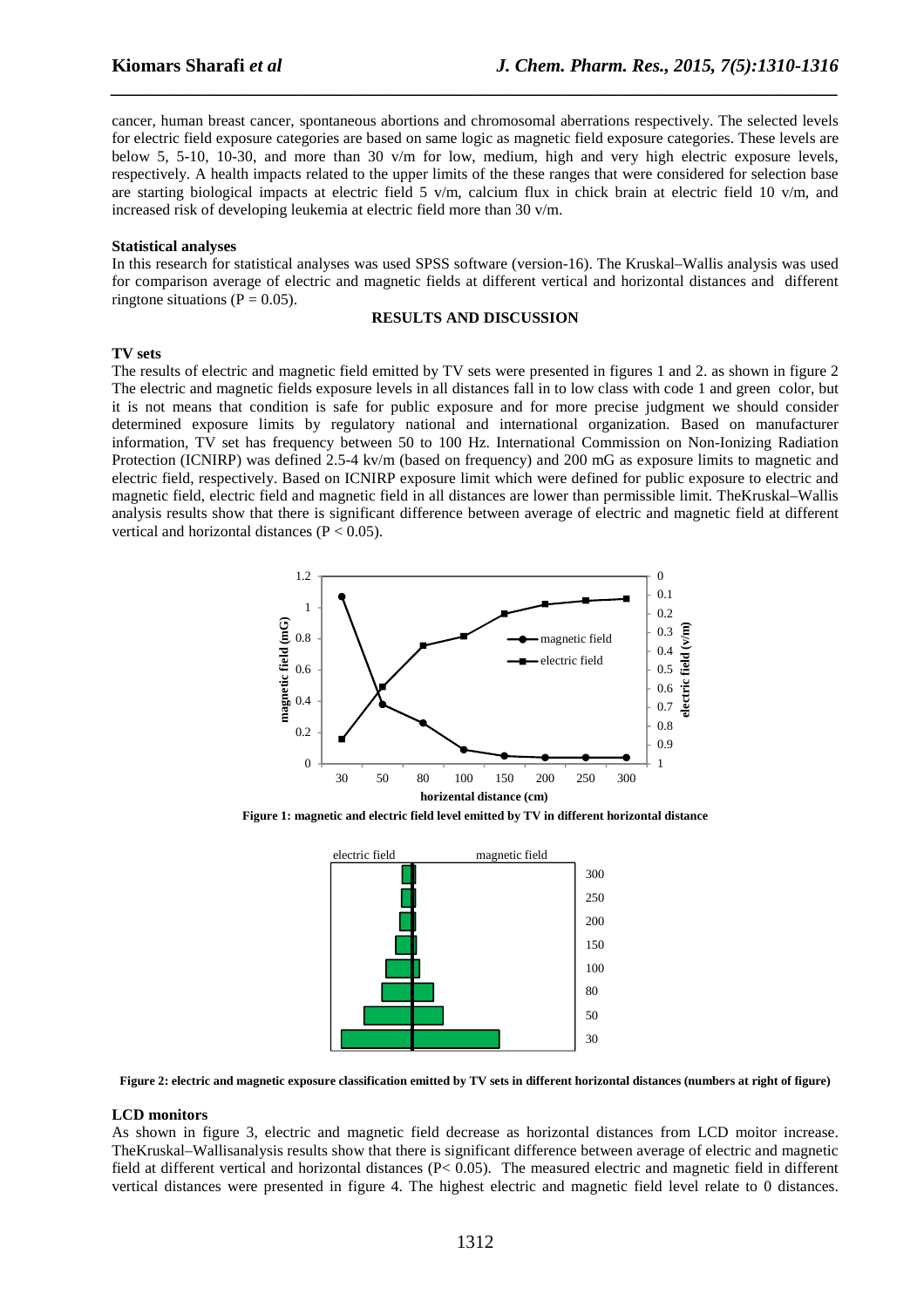Induced field in zero distances is more important than other distances, because maximum combination of the field to the exposed individual is happened and localized adsorption of field is high in this distance. For both magnetic and electric field measured level in distances above 0 cm is lower than measured level in distances below 0 cm. This may be due to computer case that was positioned in beneath computer desk.

*\_\_\_\_\_\_\_\_\_\_\_\_\_\_\_\_\_\_\_\_\_\_\_\_\_\_\_\_\_\_\_\_\_\_\_\_\_\_\_\_\_\_\_\_\_\_\_\_\_\_\_\_\_\_\_\_\_\_\_\_\_\_\_\_\_\_\_\_\_\_\_\_\_\_\_\_\_\_*

In this study LCD monitor type of with 16 inch size and frequency between 30 to 80 kHz was used. For determination of general public exposure standard, 83 v/m and 270 mG were selected as exposure limits for electric and magnetic field, respectively. The measured electric and magnetic field in difference horizontal and vertical distances were compared with this limit and results show that electric field in all horizontal and vertical is lower higher than regulatory level. The results of the exposure level classification were shown in figure 5. Based on this figure, electric and magnetic field in all horizontal distances is grouped as low exposure class with code 1 and green color while electric field in distance 0 vertical and magnetic field in distances 0, -20, and -40 fall into second categories (medium exposure) that is indicated with code 1 and amber color.



**Figure 3: magnetic and electric field level emitted from LCD monitors in different horizontal distance**



**Figure 4: magnetic and electric field level emitted from LCD monitors in different vertical distance** 

#### **Mobile phone**

Figures 6 and 7 show results of electric and magnetic field emitted by mobile phone in different ringtone situations and different distances. The electric and magnetic field in distances 20 and 50 centimeter are negligible compared with 5 cm distance from mobile phone. The electric field in vibrating situation and magnetic field in ringing situation has highest values. The frequency of Iranian communication network is 900 and 1800 MHz. With regard to these frequencies, 1.38 and 1.95 mG and 41.25 and 58.3 v/m were selected as public exposure limits for magnetic and electric field respectively. The first level is for frequency 900 MHz and second level allocate to frequency 1800 MHz. As seen in figure 6 and 7, electric and magnetic field in all ringtone situation and all distances are less than permissible limits. Also electric field and magnetic field in all condition are categorized as low exposure level with code 1 and green color. On the basis of statistical analysis (table 1), there is significant difference between average of electric and magnetic fields at different horizontal distances for different situations ( $P < 0.05$ ). Also, there is significant relation between average of electric and magnetic field at different ringtone situations.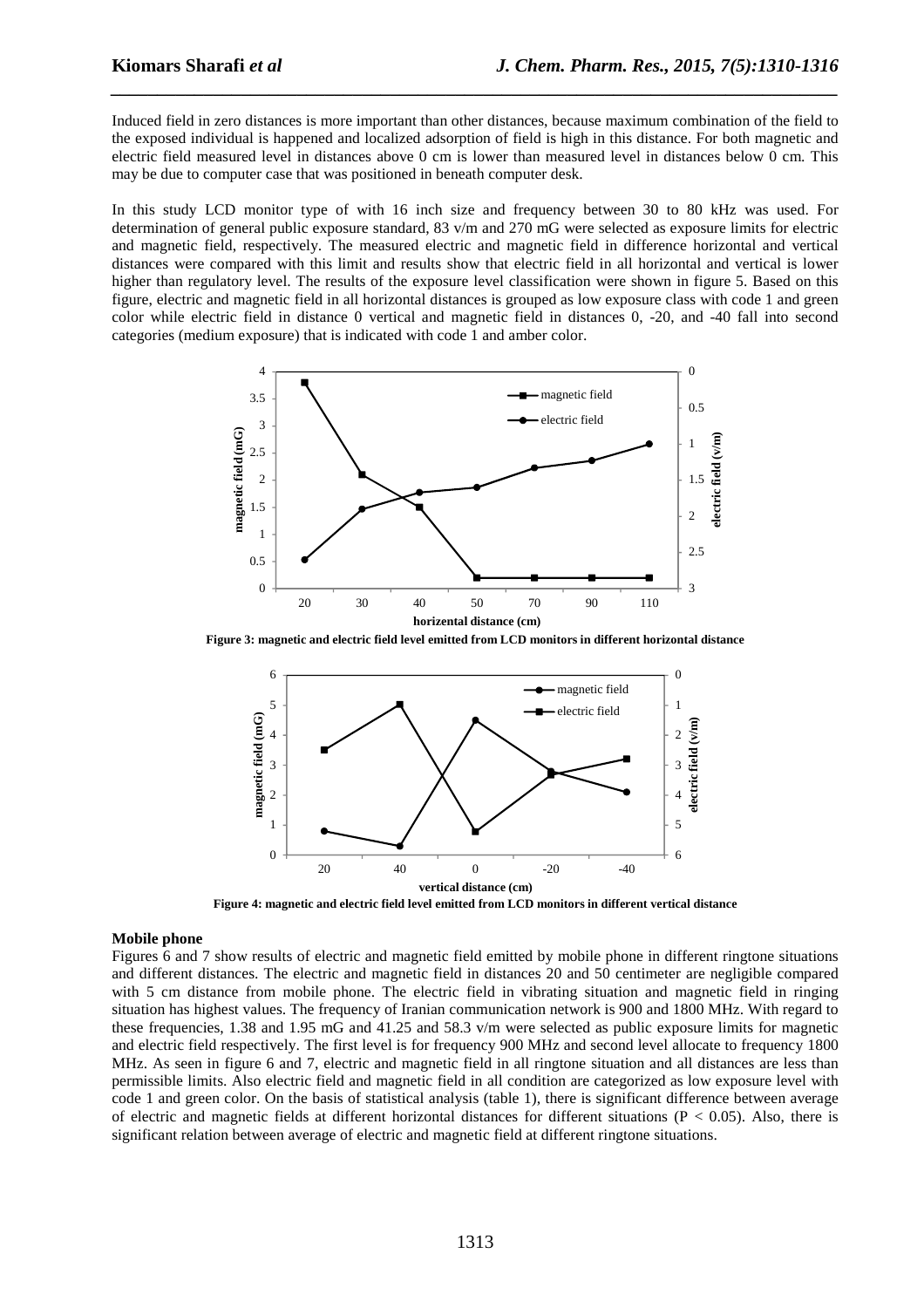

*\_\_\_\_\_\_\_\_\_\_\_\_\_\_\_\_\_\_\_\_\_\_\_\_\_\_\_\_\_\_\_\_\_\_\_\_\_\_\_\_\_\_\_\_\_\_\_\_\_\_\_\_\_\_\_\_\_\_\_\_\_\_\_\_\_\_\_\_\_\_\_\_\_\_\_\_\_\_*

**Figure 5: electric and magnetic exposure classifications from LCD monitor in different vertical and horizontal distances (were indicated at right of figure)** 





**Figure 6: electric field level emitted from mobile phone in different ringtone situation** 

**Figure 7: magnetic field level emitted from mobile phone in different ringtone situation**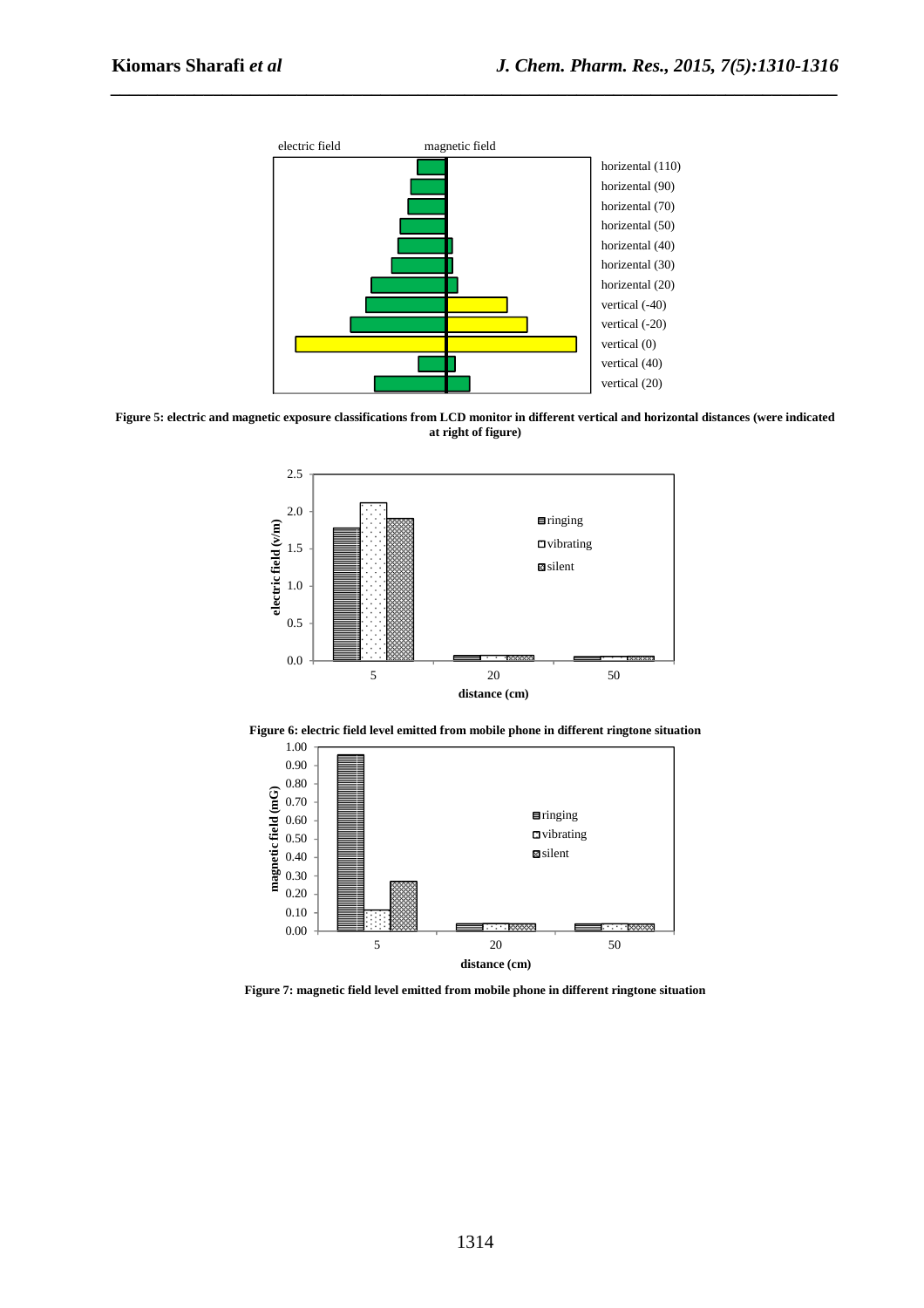

*\_\_\_\_\_\_\_\_\_\_\_\_\_\_\_\_\_\_\_\_\_\_\_\_\_\_\_\_\_\_\_\_\_\_\_\_\_\_\_\_\_\_\_\_\_\_\_\_\_\_\_\_\_\_\_\_\_\_\_\_\_\_\_\_\_\_\_\_\_\_\_\_\_\_\_\_\_\_*

**Figure 8: figure: electric and magnetic exposure classification due to mobile phone in different horizontal distances and different ringtone situation (indicated at right of figure)** 

|  | Table 1: result of statistical analysis of electric and magnetic field emitted by phone at different situation and distances |  |  |  |
|--|------------------------------------------------------------------------------------------------------------------------------|--|--|--|
|--|------------------------------------------------------------------------------------------------------------------------------|--|--|--|

| <b>Ringtone situation</b> | Horizontal distance (cm) | <b>Magnetic field</b>  |        | <b>Electric field</b> |        | <b>Magnetic field</b> |        | <b>Electric field</b> |        |
|---------------------------|--------------------------|------------------------|--------|-----------------------|--------|-----------------------|--------|-----------------------|--------|
|                           |                          | mean                   | Sig.   | mean                  | Sig.   | mean                  | Sig.   | mean                  | Sig.   |
| ringing                   |                          | 0.96                   |        | 1.78                  |        |                       |        |                       |        |
|                           | 20                       | 0.04<br>< 0.05         |        | 0.07                  | < 0.05 | 0.35                  |        | 0.64                  |        |
|                           | 50                       | 0.04                   |        | 0.06                  |        |                       |        |                       |        |
| vibrating                 |                          | 0.12                   |        | 2.12                  |        | 0.067                 |        | 0.75                  |        |
|                           | 20                       | 0.04<br>< 0.05<br>0.04 |        | 0.07                  | < 0.05 |                       | < 0.05 |                       | < 0.05 |
|                           | 50                       |                        |        | 0.06                  |        |                       |        |                       |        |
| silent                    |                          | 0.27                   | < 0.05 | 1.91                  | < 0.05 | 0.067                 |        | 0.68                  |        |
|                           | 20                       | 0.04                   |        | 0.07                  |        |                       |        |                       |        |
|                           | 50                       | 0.04                   |        | 0.06                  |        |                       |        |                       |        |

## **CONCLUSION**

The results show that electric and magnetic fields emitted from three devices in different distances and situation are not higher than regulatory standards. But it does not mean that these electronic systems are safe for consumers from the point of view electromagnetic fields. Firstly, these measurements were conducted in specific condition and when devices were on solely. Whereas, in normal condition People may be exposed to a variety of sources emitting electromagnetic fields. For example, in home sources such as light lamp, TV set, microwave oven, radio, computer may be on power that result in more strength electromagnetic field and more adsorbed dose by consumer. Secondly, in this research one or more specific system with specific features was evaluated. While, there are various types of this devices with different sizes, and performance systems and methods in community that can emit different levels of EMFs. For example, type, operating systems, and communication frequency are different in different areas and countries and can provide different condition from point of view EMFs. And thirdly, effects of EMFs exposure depend on environmental conditions such as temperature and personal characteristics such as age, and disease. So, different people have different sensitivity to EMFs and permissible limit is different for them. With regard to mentioned reasons, the manufacturer of electronic devices should improve their products to reduce emitted EMFs by these devices and provide information about EMFs for consumers. Also, consumer should consider danger level of devices in selection processes. The governments and regulatory organization should supervise on quality of products and provide condition for setting of EMFs standard.

## **REFERENCES**

[1] Genuis SJ. *Public Health*, **2008,**122(2),113-24.

[2] McCarty DE, Carrubba S, Chesson AL, Frilot C, Gonzalez-Toledo E, Marino AA. *The International journal of neuroscience*, **2011**,121(12), 670-6.

[3] Ahlbom A, Bridges J, de Seze R, Hillert L, Juutilainen J, Mattsson MO, et al. *Toxicology*, **2008**, 246(2-3), 248- 50.

[4] de Groot MWGDM, Kock MDM, Westerink RHS. *NeuroToxicology*, **2014,**44(0), 358-64.

[5] Li SS, Zhang ZY, Yang CJ, Lian HY, Cai P. *Mutation research*, **2013**,758(1-2), 95-103.

[6] D'Angelo C, Costantini E, Kamal MA, Reale M. *Saudi Journal of Biological Sciences*, **2015**,22(1),75-84.

[7] D'Andrea JA, Ziriax JM, Adair ER. *Progress in Brain Research*, **2007,** (162), 107-35.